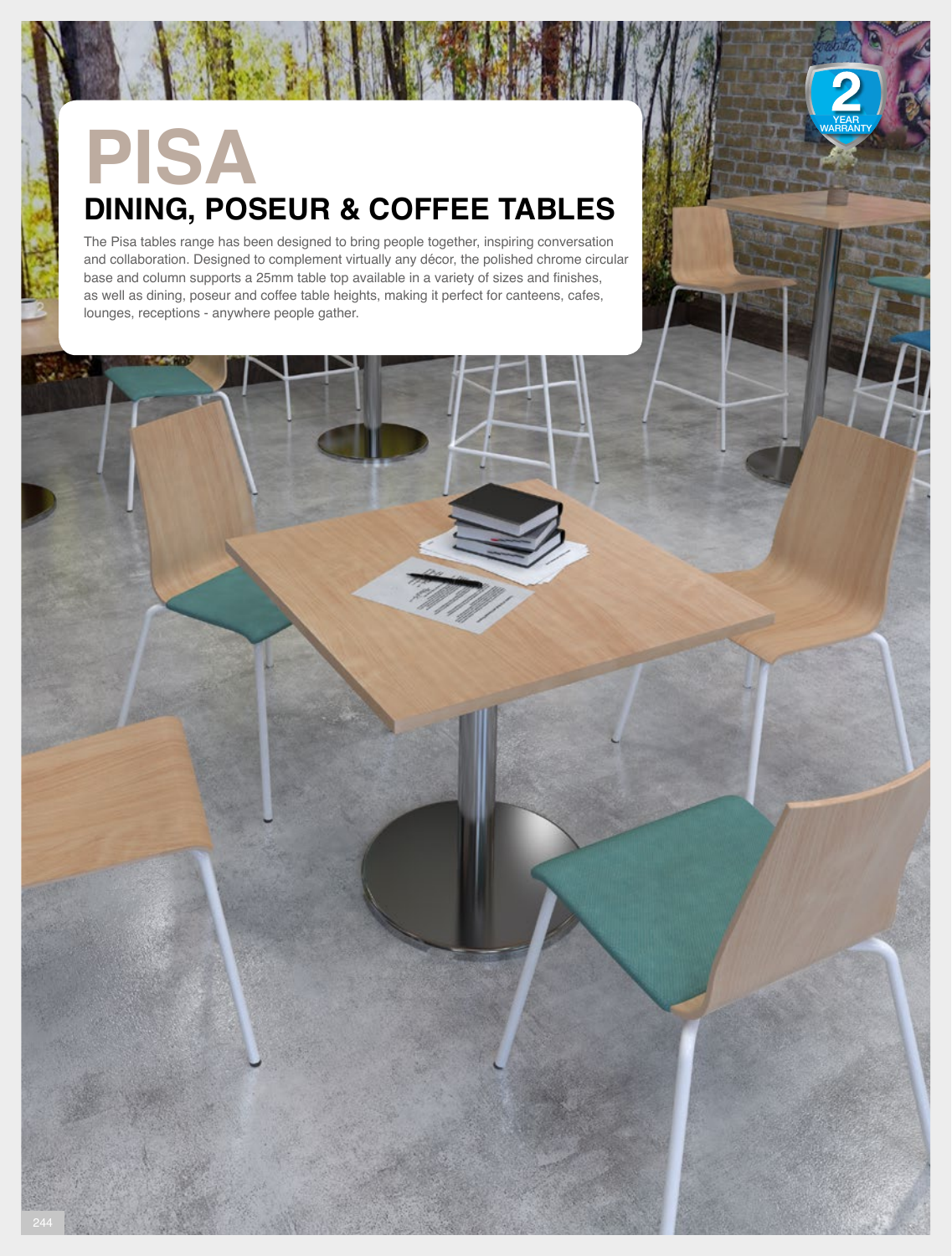# **Pisa - Dining Tables**

Rectangular Dining Tables with Round Bases



### Square Dining Table 700mm with Round Base

• Double chrome uprights with radial bases

Square Dining Table 800mm with Round Base



| <b>CODE</b>                                     | w   | D.      | . н. | <b>RRP</b> |  |
|-------------------------------------------------|-----|---------|------|------------|--|
| <b>PDS700</b>                                   | 700 | 700 725 |      | £287       |  |
| • Square 700mm dining table with 25mm table top |     |         |      |            |  |

• Single chrome column with radial base

Circular Dining Table 600mm with Round Base



- **CODE W D H RRP PDS800** 800 800 725 **£297**
- Square 800mm dining table with 25mm table top
- Single chrome column with radial base

Circular Dining Table 800mm with Round Base



CAFE DINING TABLES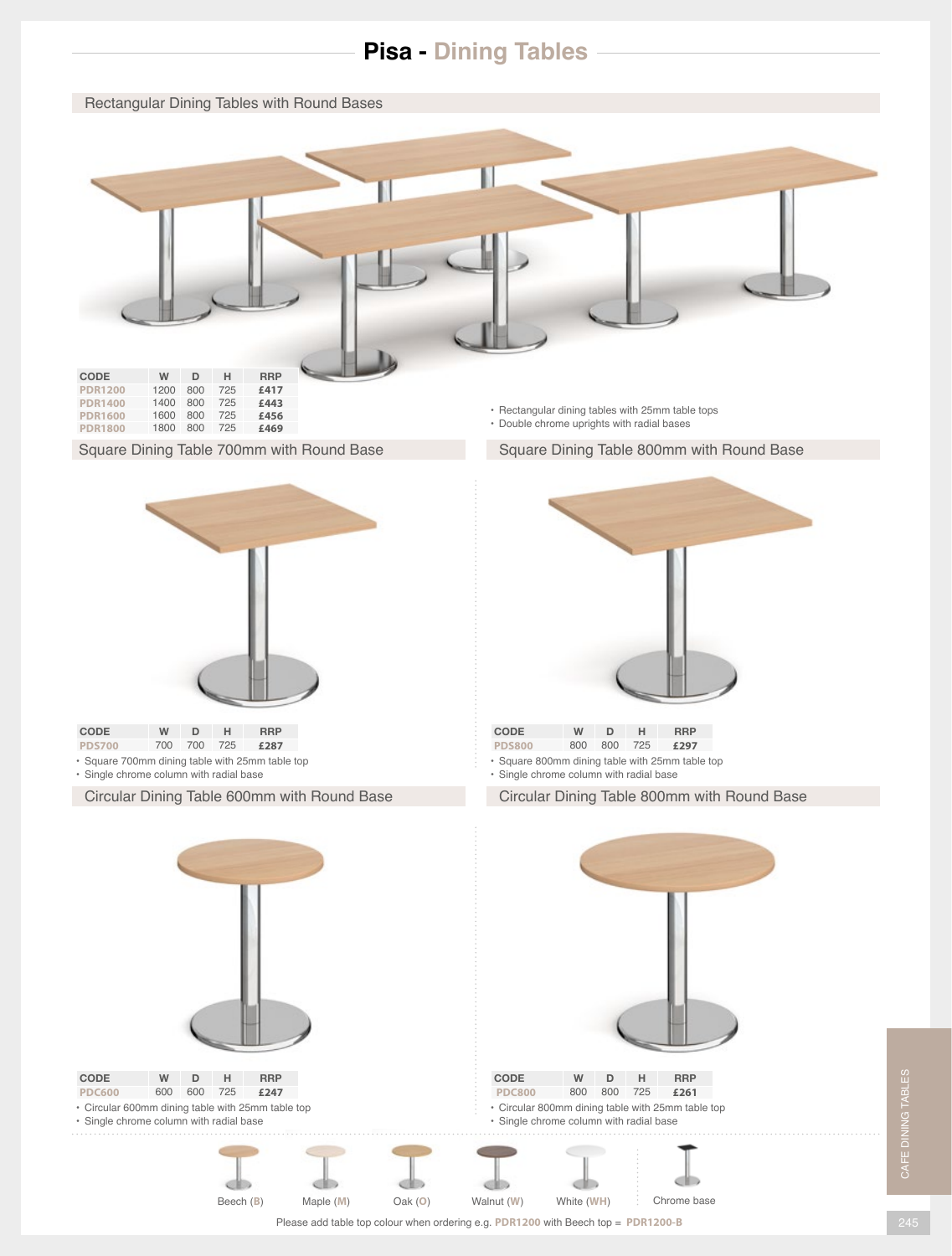## **Pisa - Poseur Tables**







- **CODE W D H RRP PPS700** 700 700 1110 **£365**
- Square 700mm poseur table with 25mm table top • Single chrome column with radial base

Circular Poseur Table 600mm with Round Base



- Square 800mm poseur table with 25mm table top **PPS800** 800 800 1110 **£391**
- Single chrome column with radial base

Circular Poseur Table 800mm with Round Base